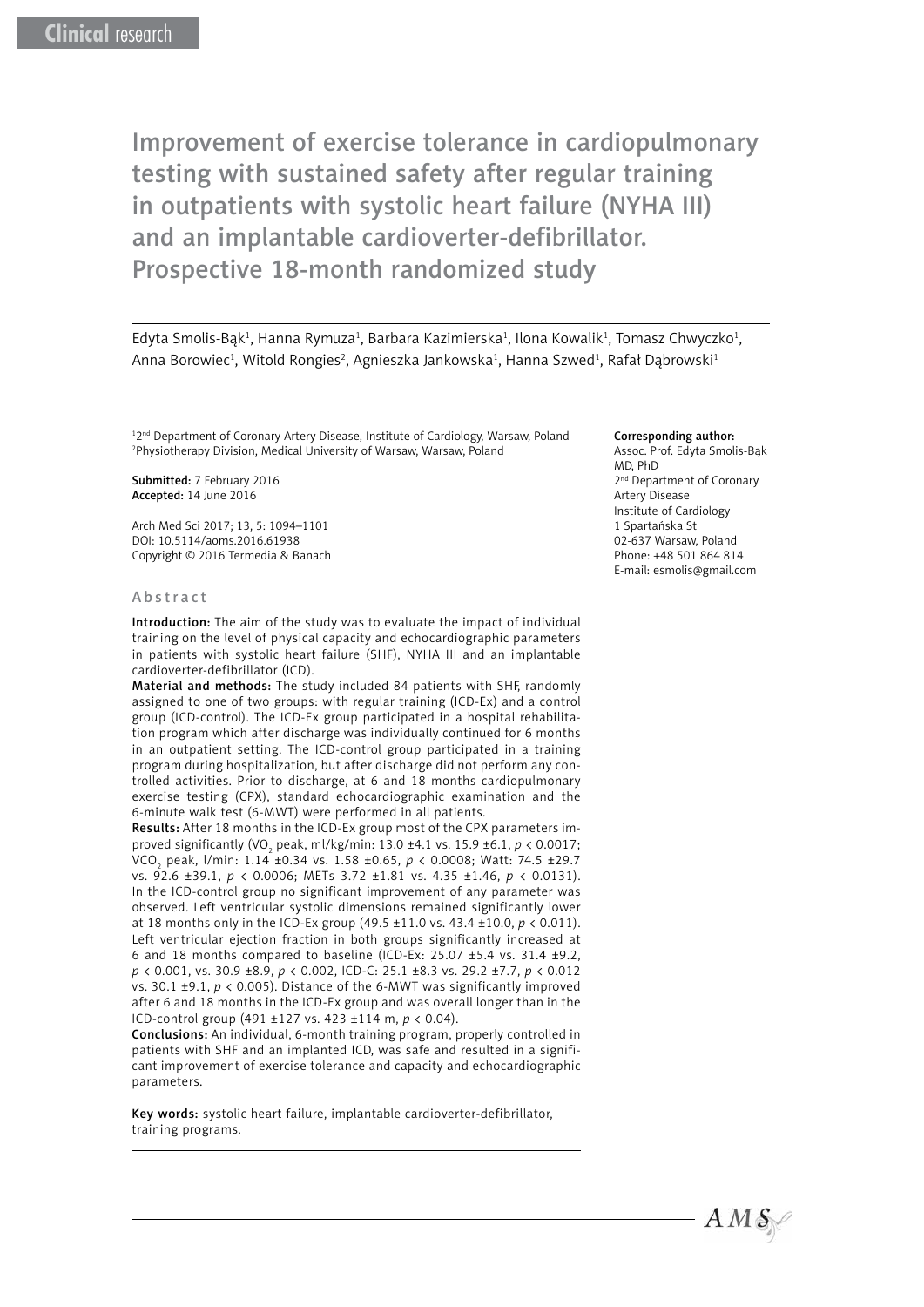### Introduction

European Society of Cardiology (ESC) guidelines recommend systematic physical activity, together with medical treatment and optional device implantation, as an integral part of systolic heart failure (SHF) therapy [1]. Regular physical exercise corrects endothelial dysfunction and improves exercise capacity and quality of life in patients with chronic heart failure [2]. Deficiency of individually tailored, systematic physical activity may lead to further limitation of patients' physical performance and worsen the prognosis. Furthermore, modern therapy of SHF often includes implantable medical devices: cardiac resynchronization therapy (CRT) and implantable cardioverter-defibrillators (ICD) [3]. The effectiveness of rehabilitation in these patients has already been studied, but the issue of safety and optimal training methods needs to be further clarified, especially in patients with implantable devices. Cardiopulmonary exercise testing (CPX) is a valuable clinical tool of heart failure patients' evaluation [4]. Treatment of these patients should be complex and associated with everyday care. The aim of the present study was to evaluate the safety and impact of individual training on the level of physical capacity and echocardiographic parameters in patients with SHF in functional class III of the New York Heart Association (NYHA) and an implanted cardioverter-defibrillator in primary prevention.

#### Material and methods

The study initially included 84 patients with SHF and ICD (primary prevention), mean time

2.1 years, hospitalized for worsening of SHF to NYHA III/IV and NYHA IV (Figure 1). According to the New York Heart Association the definitions of NYHA classes are as follows: NYHA III, marked limitation of physical activity, comfortable at rest, less than ordinary activity causes fatigue, palpitation, or dyspnea; NYHA IV, unable to carry on any physical activity without discomfort, symptoms of heart failure at rest. There were no pacemaker-dependent patients in the study groups. The inclusion criteria were: SHF of ischemic or non-ischemic etiology, implanted ICD, low left ventricular ejection fraction (LVEF  $\leq$  35%), controlled hypertension and diabetes. All patients provided signed informed consent to participate in the study. Exclusion criteria were: resynchronization therapy, possible indications for CRT in the future (left bundle branch block, QRS > 150 ms), severe musculoskeletal conditions which preclude physical rehabilitation (orthopedic, neurological), planned cardiac surgery or percutaneous coronary interventions, cardiac surgery or coronary angioplasty within the last 3 months, acute coronary syndromes, stroke or transient ischemic attack (TIA) within the last 6 months, venous thrombosis or pulmonary embolism in the past, significant valvular disease, history of malignancy. All patients enrolled in the study were randomly assigned to a 6-month rehabilitation program (ICD-Ex group) and standard SHF care (ICD-control). Before the discharge patients received guidelines on a healthy lifestyle (physical activity, diet). The hospital rehabilitation program included: dynamic exercise of small and large muscle



### Figure 1. Study design

*ICD-Ex – rehabilitation group, ICD-control – control group.*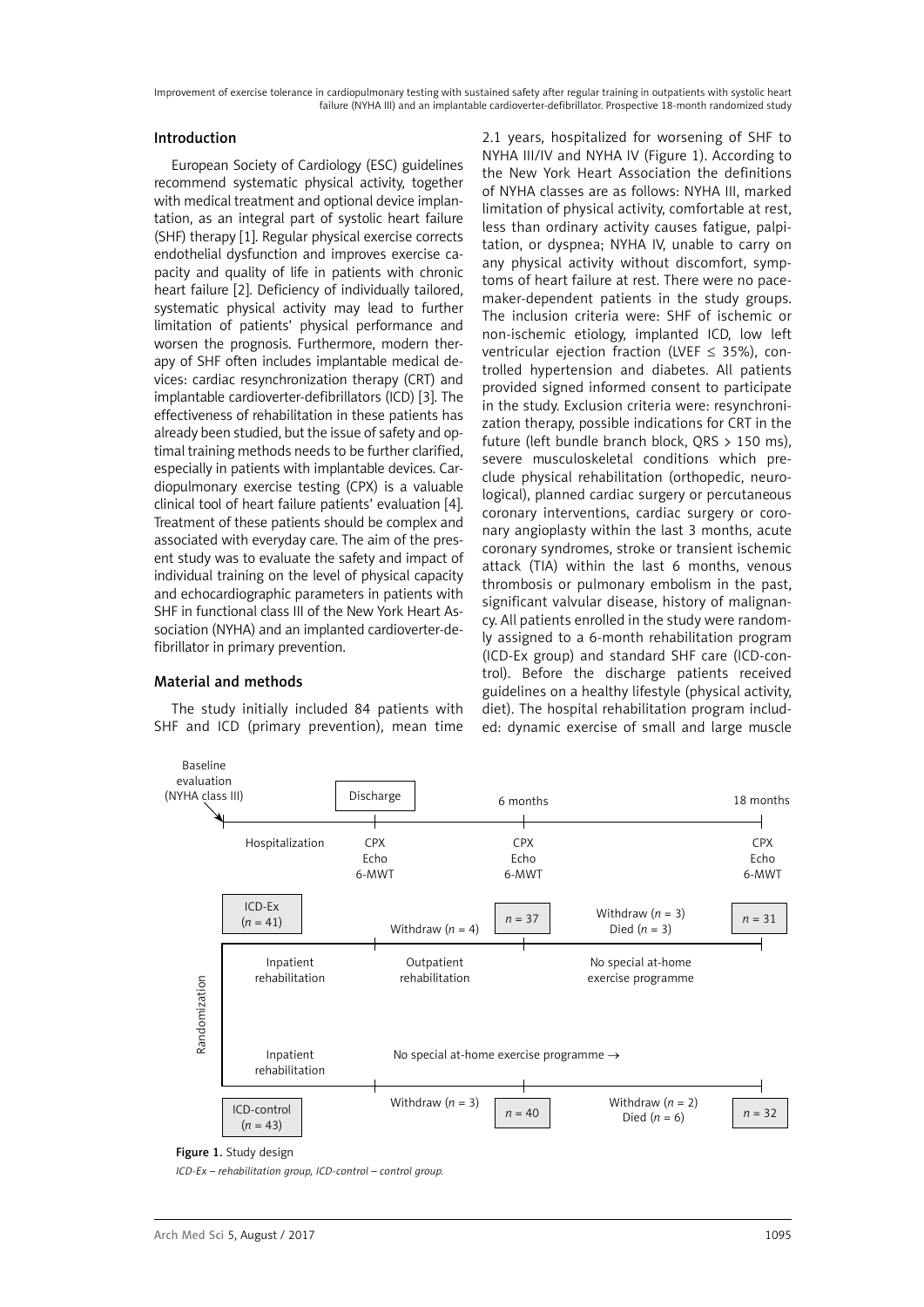groups, isometric exercise of small muscle groups, coordination, stretching, breathing, exercise to reduce swelling of the lower extremities (according to Ratschow and Buerger protocols) and walking. The duration of exercise lasted from 5 to 20 min. Exercises were carried out 5 times a week, the time depending on the capability of the patient (4–8 repetitions of exercises, with 5–30-second pauses between exercises). The positions of exercises (sitting on the bed, sitting with legs lowered) depended on the efficiency and patient's preference. ICD-Ex patients underwent interval workouts with a cycloergometer and conditioning exercises with elements of resistance exercises (3 times a week) after discharge. In each patient evaluation of exercise intensity in endurance training was based on maximal heart rate. Training heart rate was evaluated according to the Karvonen formula. In patients with atrial fibrillation the load percentage was compared with the Borg scale. If the subjective patient evaluation of workload was 5 on a 10-point scale, training was stopped. Cycloergometer training lasted on average 30 min. Patients exercised with a speed of 55 to 64 revolutions per minute. Resistance training lasted from 5 to 10 min, with exercise involving a single muscle group of one limb – alternately – with a load of up to 50% of muscle strength. During the working phase lasting 1 min, the patients performed 10–12 repetitions in one cycle. Prior to discharge, at 6 and 18 months after discharge, CPX was performed using a bicycle ergometer according to the Ramp 10 W protocol in all patients (load increase of 10 watts per  $1$  min –  $1$  watt per 6 s). The analysis included intensity of exercise which was measured in metabolic equivalents (METs, 1 MET: the amount of energy expended at rest or 3.5 ml of oxygen per kilogram per minute), work load (watts, W), duration of the test (min), peak oxygen consumption (peak VO<sub>2</sub>), peak carbon dioxide excretion (peak VCO<sub>2</sub>), ventilation equivalent for oxygen (VE/VO<sub>2</sub>) and carbon dioxide (VE/VCO<sub>2</sub>), and ventilation anaerobic threshold (VAT). Standard echocardiographic examination and the 6-minute walk test (6-MWT) were performed in each patient.

The study was supported by the State Committee for Scientific Research (grant NN 404171934) and performed at the Institute of Cardiology, Warsaw, Poland, between January 2008 and December 2011. The design and protocol of the study were accepted by the Institutional Review Board (registration number IK-NP-0021-5/996/07).

#### Statistical analysis

Since continuous variables are normally distributed, they are expressed as means and standard deviations. Categorical variables are reported as absolute frequencies and percentages.

Comparisons according to demographic and clinical profile were made using the  $\chi^2$  test and Student's *t*-test. The impact of individual training on the level of physical capacity in CPX and echocardiographic parameters was assessed by multiple analysis of variance (MANOVA). If the results of analysis yielded statistical significance, preplanned comparisons were performed. We focused more on two specific comparisons, not on every possible one, according to our pre-planned a priori hypothesis. Simple contrast was used, where the first measures were at the reference levels. All probability values were calculated from two-sided tests, and a *p*-value < 0.005 was considered statistically significant. All statistical analyses were performed using SAS software.

### Results

The study groups did not differ in terms of demographic and clinical data. The mean age of the patients was relatively low (63.7; 61.1 years, NS). Cardiovascular risk factors were typical. Ischemic etiology of SHF was diagnosed in both groups with a comparable incidence: ICD-Ex: 87.8% vs. ICD-control: 69.8%, NS. Non-ischemic etiology of SHF was present in, respectively, 12.2% and 30.2% of patients, ns. Study groups did not differ in the incidence of comorbidities, coronary artery disease risk factors and interventions, or echocardiographic and physical activity parameters (Table I). In the ICD-Ex group 14 (34.1%) and in the ICD-control group 23 (53.5%) patients had atrial fibrillation (AF). All patients were optimally treated, according to current guidelines (Table I). Medical therapy was not significantly modified during the study period. At baseline the ICD-Ex group consisted of 41 patients, 5 of them women, and the ICD-Control group consisted of 43 patients, 3 of them women.

In the ICD-Ex group 31 patients completed the study (from the initial 41) due to withdrawing consent (7 patients), and deaths (3 patients). In the ICD-control group 32 patients completed the study from the initial 43 – there were 5 cases of withdrawing consent and 6 deaths (5 cardiovascular).

At baseline the study groups did not differ in walking distance. In the ICD-Ex group walking distance was significantly higher after 6 months compared to baseline, but at 18 months it remained at the same level. In the control group, walking distance did not change after 6 and 18 months (Figure 2). Baseline CPX results did not differ between groups. After 6 months of training and 18 months later, most of the CPX parameters improved significantly in the ICD-Ex group: peak VO<sub>2</sub>,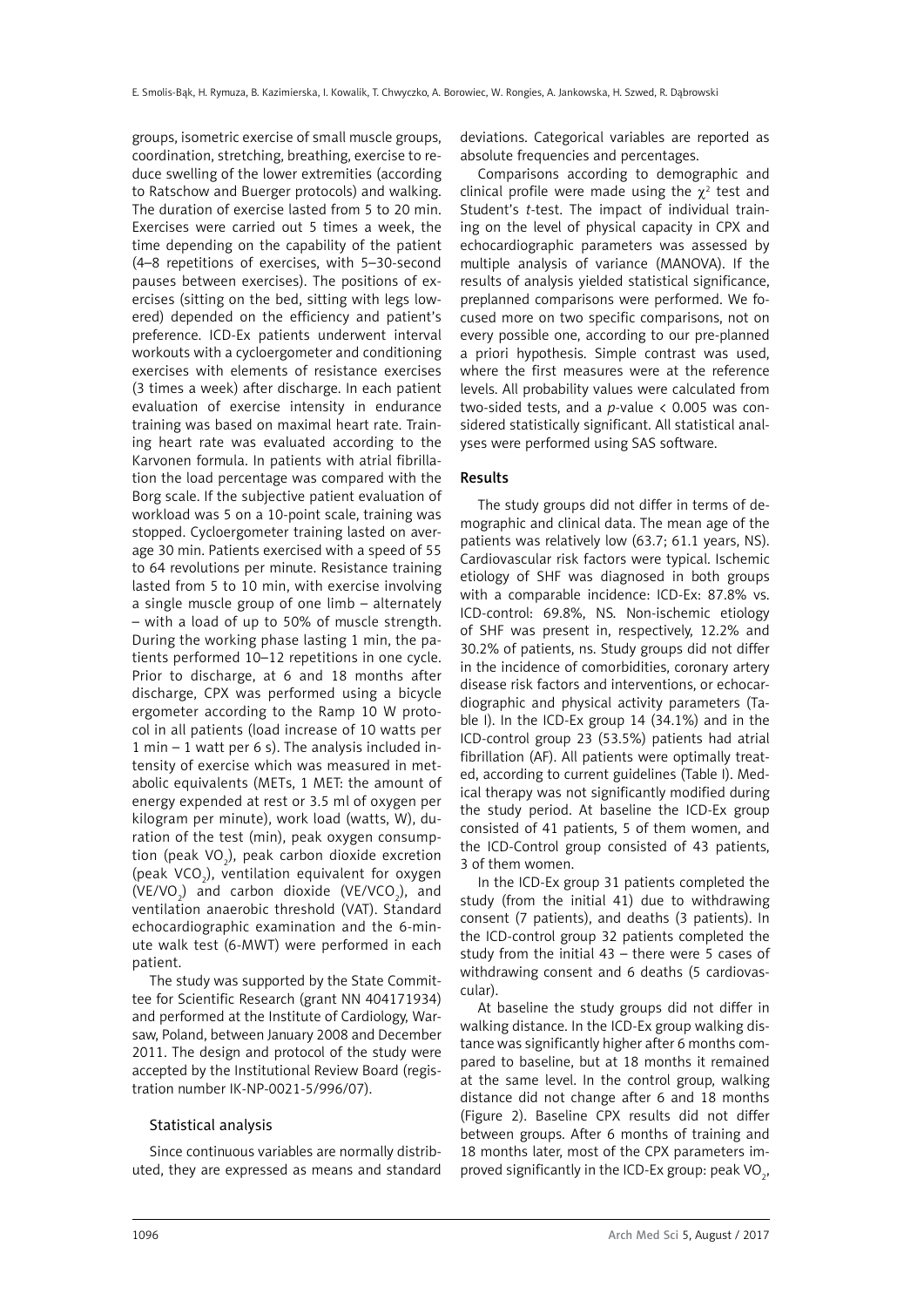| <b>Table I.</b> Demographic and clinical characteristics of study groups at inclusion (ICD-Ex: $n = 41$ , ICD-control: $n = 43$ ) |  |
|-----------------------------------------------------------------------------------------------------------------------------------|--|
| and after completion of the study (ICD-Ex: $n = 31$ , ICD-control: $n = 32$ )                                                     |  |

| Parameter                      | ICD-Ex<br>$(n = 41)$ | ICD-control<br>$(n = 43)$ | P-value   | ICD-Ex<br>$(n = 31)$ | ICD-control<br>$(n = 32)$ | P-value   |
|--------------------------------|----------------------|---------------------------|-----------|----------------------|---------------------------|-----------|
| Age [years]                    | $63.7 + 9.5$         | $61.1 \pm 9.7$            | 0.2074    | $62.4 \pm 8.8$       | $61.9 \pm 8.1$            | 0.7956    |
| Men, $n$ $(\%)$                | 36 (87.8)            | 40 (93.0)                 | 0.4779    | 27(87.1)             | 30(93.8)                  | 0.4258    |
| Body mass [kg]                 | 86.0 ±17.7           | $83.8 \pm 16.6$           | 0.5528    | $84.2 \pm 18.3$      | $85.6 \pm 17.4$           | 0.7566    |
| BM [kg/m <sup>2</sup> ]        | $28.3 \pm 5.1$       | $28.2 \pm 5.0$            | 0.8770    | $27.7 \pm 4.9$       | $28.7 \pm 5.2$            | 0.4485    |
| Coronary disease, n (%)        | 36 (87.8)            | 30(69.8)                  | 0.0440    | 27(87.1)             | 23 (71.9)                 | 0.1355    |
| Heart infarct, $n$ (%)         | 32(78.1)             | 26(60.5)                  | 0.0814    | 22(71.0)             | 19 (59.4)                 | 0.3346    |
| PCI, $n$ $(\%)$                | 24 (58.5)            | 19 (44.2)                 | 0.1884    | 16(51.6)             | 15 (46.9)                 | 0.7069    |
| CABG, $n$ $%$                  | 6(14.6)              | 6(14.0)                   | 0.9290    | 5(16.1)              | 5(15.6)                   | 1.0000    |
| Hypertension, $n$ (%)          | 27(65.9)             | 24 (55.8)                 | 0.3463    | 20 (64.5)            | 17(53.1)                  | 0.3585    |
| Diabetes, $n$ $%$              | 13 (31.7)            | 15 (34.9)                 | 0.7576    | 9(29.0)              | 12 (37.5)                 | 0.4760    |
| Hyperlipidemia, n (%)          | 27 (65.9)            | 24(55.8)                  | 0.3463    | 19(61.3)             | 21(65.6)                  | 0.7209    |
| Stroke, n (%)                  | 4(9.8)               | 0(0)                      | 0.0525    | 3(9.7)               | 0(0)                      | 0.1132    |
| TIA, $n$ $(\%)$                | 2(4.9)               | 3(7.0)                    | 1.0000    | 2(6.4)               | 2(6.3)                    | 1.0000    |
| Atrial fibrillation, n (%):    |                      |                           |           |                      |                           |           |
| Paroxysmal                     | 9(21.9)              | 16 (37.2)                 | 0.1930    | 7(22.6)              | 12 (37.5)                 | 0.1692    |
| Permanent                      | 5(12.2)              | 7(16.3)                   |           | 3(9.7)               | 6(18.8)                   |           |
| $\beta$ -Blockers, n (%)       | 41 (100)             | 43 (100)                  | 1.0000    | 31 (100)             | 32 (100)                  | 1.0000    |
| ACE-I, $n$ $(\%)$              | 33 (80.5)            | 37(86.1)                  | 0.4944    | 24 (77.4)            | 27 (84.4)                 | 0.4821    |
| ARB, $n$ $%$                   | 8(19.5)              | 7(16.3)                   | 0.6989    | 7(22.6)              | 5(15.6)                   | 0.4821    |
| Calcium antagonists, n (%)     | 8(19.5)              | 5(11.6)                   | 0.3179    | 5(16.1)              | 4(12.5)                   | 0.7323    |
| Diuretics, n (%)               | 39 (95.1)            | 39 (90.7)                 | 0.6764    | 30(96.8)             | 30 (93.7)                 | 1.0000    |
| Loop diuretics, $n$ (%)        | 34 (82.9)            | 36 (83.7)                 | 0.9222    | 26 (83.9)            | 28 (87.5)                 | 0.7323    |
| Thiazide diuretics, $n$ (%)    | 6(14.6)              | 7(16.3)                   | 0.8349    | 4(12.9)              | 5(15.6)                   | 1.0000    |
| Spironolactone, n (%)          | 25(61.0)             | 28(65.1)                  | 0.6942    | 20(64.5)             | 22(68.7)                  | 0.7215    |
| Eplerenone, n (%)              | 10(24.4)             | 7(16.3)                   | 0.3550    | 8(25.8)              | 5(15.6)                   | 0.3181    |
| Statins, n (%)                 | 35 (85.4)            | 30 (69.8)                 | 0.0876    | 25 (80.6)            | 25 (78.1)                 | 0.8048    |
| Fibrates, $n$ (%)              | 4(9.8)               | 3(7.0)                    | 0.7096    | 3(9.7)               | 1(3.1)                    | 0.3547    |
| Digoxin, $n$ (%)               | 13 (31.7)            | 12 (27.9)                 | 0.7034    | 8(25.8)              | 8(25.0)                   | 0.9414    |
| Oral anti-coagulants, n (%)    | 11 (26.8)            | 20 (46.5)                 | 0.0617    | 10(32.3)             | 17(53.1)                  | 0.0943    |
| Oral antidiabetic drugs, n (%) | 11 (26.8)            | 9(20.9)                   | 0.5257    | 7(22.6)              | 6(18.8)                   | 0.7072    |
| Insulin, $n$ $(\%)$            | 1(2.4)               | 8(18.6)                   | 0.0298    | 1(3.2)               | 8(25.0)                   | 0.0265    |
| Antiplatelets drugs, n (%)     | 32(78.1)             | 27 (62.8)                 | 0.1263    | 23 (74.2)            | 17(53.1)                  | 0.0825    |
| ASA, n (%)                     | 31 (75.6)            | 24 (55.8)                 | 0.0565    | 23 (74.2)            | 14 (43.8)                 | 0.0141    |
| Ticlopidine, n (%)             | 0(0.0)               | 0(0.0)                    | <b>NS</b> | 0(0.0)               | 0(0.0)                    | <b>NS</b> |
| Clopidogrel, n (%)             | 11 (26.8)            | 10 (23.31)                | 0.7054    | 7(22.6)              | 7(21.9)                   | 0.9463    |

*ICD-Ex – rehabilitation group, ICD-control – control group, BMI – body mass index, PCI – percutaneous coronary intervention, CABG – coronary artery bypass graft, TIA – transient ischemic attack, ACE-I – angiotensin converting enzyme-inhibitors, ARB – angiotensin receptor blockers, ASA – acetylsalicylic acid.*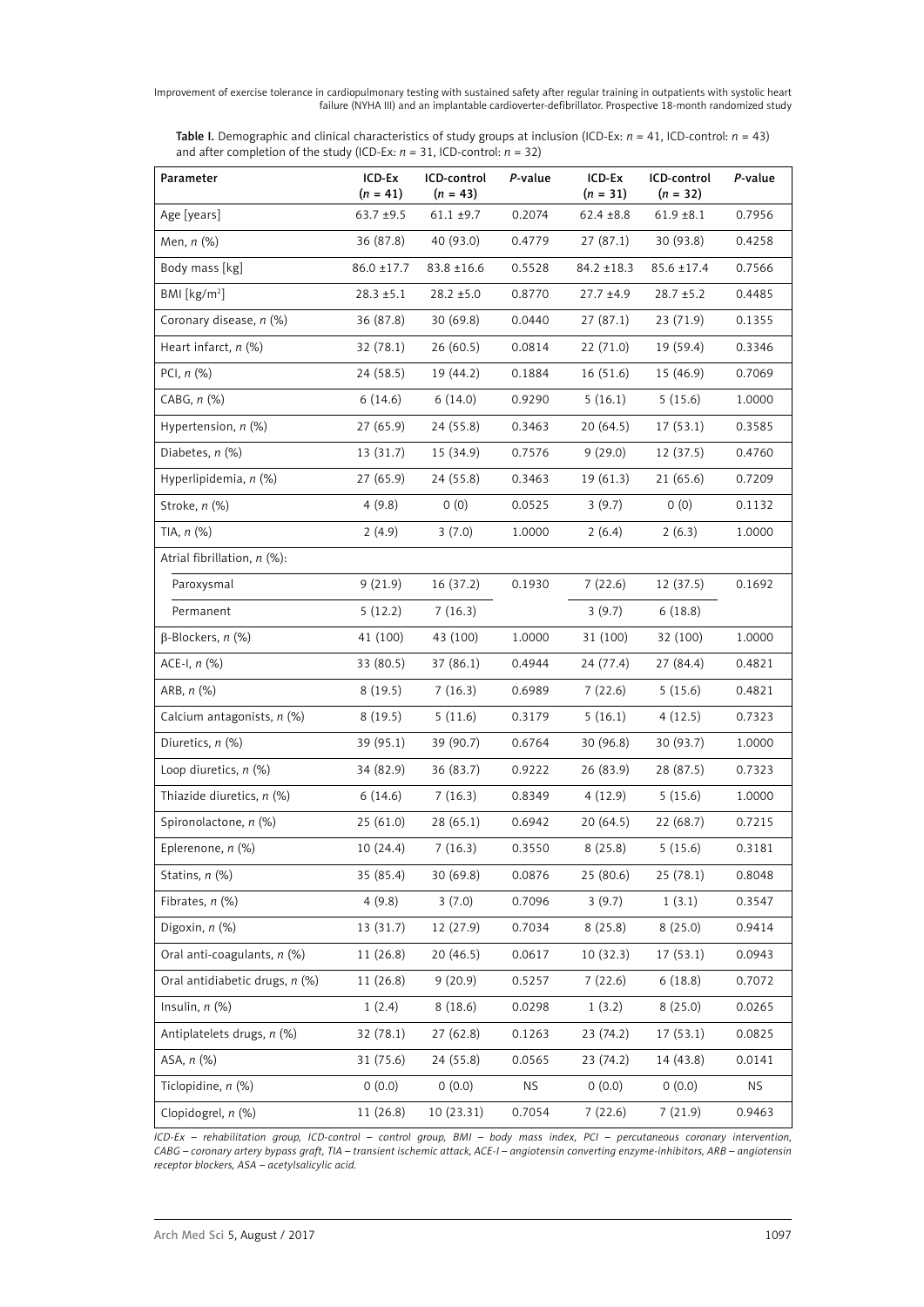| l           |
|-------------|
|             |
|             |
| :           |
|             |
|             |
|             |
|             |
|             |
|             |
|             |
| $5 - 6$     |
|             |
|             |
|             |
|             |
| į           |
|             |
|             |
|             |
|             |
|             |
|             |
| ;<br>;      |
|             |
| j           |
|             |
| ֚֚֬         |
|             |
|             |
|             |
|             |
|             |
| :           |
|             |
|             |
|             |
| .<br>.<br>. |
|             |
|             |
|             |
|             |
|             |
|             |
|             |
|             |
|             |
|             |
|             |
|             |
|             |
|             |
| י<br>!      |
|             |
| I           |
| Ì           |
|             |
|             |
|             |
|             |
|             |
|             |
|             |

 $v - up$ 

|             | $(3)$ vs. $(1)$                                      | 0.966                            | 0.687              | 0.409               | 0.052              | 0.214          | 0.400             | 0.321           | 0.116         | 0.599             | 550<br>p < 0.0001<br>p < 0.0001<br>500                                                                                                                                                                                                                                                                                                                                                                                                                                                                           |
|-------------|------------------------------------------------------|----------------------------------|--------------------|---------------------|--------------------|----------------|-------------------|-----------------|---------------|-------------------|------------------------------------------------------------------------------------------------------------------------------------------------------------------------------------------------------------------------------------------------------------------------------------------------------------------------------------------------------------------------------------------------------------------------------------------------------------------------------------------------------------------|
|             |                                                      |                                  |                    |                     |                    |                |                   |                 |               |                   | $p = 0.040$<br>$p = 0.0$<br>450                                                                                                                                                                                                                                                                                                                                                                                                                                                                                  |
|             | $(2)$ vs. $(1)$                                      | 0.941                            | 0.800              | 0.601               | 0.150              | 0.198          | 0.304             | 0.095           | 0.090         | 0.430             | Distance [m]<br>400<br>0.023<br>$p = 0.078$<br>350                                                                                                                                                                                                                                                                                                                                                                                                                                                               |
|             | <b>MANOVA</b>                                        | 0.986                            | 0.918              | 0.691               | 0.160              | 0.403          | 0.599             | 0.234           | 0.245         | 0.692             | 300<br>250                                                                                                                                                                                                                                                                                                                                                                                                                                                                                                       |
| ICD-Control |                                                      |                                  |                    |                     |                    |                |                   |                 |               |                   | $377 + 118$<br>491 ±127<br>490 ±137<br>378 ±82<br>423 ±114<br>421 ±111<br>$200 -$                                                                                                                                                                                                                                                                                                                                                                                                                                |
|             | months                                               | $±4.3*$                          |                    | $±0.42*$            | ±5.6               | ±3.2           |                   |                 |               | $±1.03*$          | <b>Baseline</b><br>6 months<br>18 months<br>$\rightarrow$ ICD-Ex<br>--- ICD-control                                                                                                                                                                                                                                                                                                                                                                                                                              |
|             | $\widehat{\mathfrak{S}}$<br>$\frac{8}{18}$           | 12.4                             | $48.6 \pm 17.8$ *  | 1.05                | 31.6               | 11.5           | $40.3 \pm 14.7$   | $7.6 \pm 2.7$ * | 74.5 ±28.1    | 3.43              | Figure 2. Comparison of walking distance in 6-MWT<br>before and after training program (6 months) and<br>after 18-month follow-up                                                                                                                                                                                                                                                                                                                                                                                |
|             | 6 months<br>$\widehat{\omega}$                       | $12.5 \pm 4.4*$                  | 48.0 ±18.1         | $±0.37**$<br>1.01   | ±6.0<br>33.1       | ±2.2<br>12.3   | ±11.2<br>42.3     | $7.9 \pm 3.2*$  | ±27.2<br>72.9 | $3.38 \pm 1.07$ * | ICD-Ex - rehabilitation group, ICD-control - control group,<br>6-MWT - 6-minute walk test.<br>$p = 0.017$ , peak VO <sub>2</sub> (%), $p = 0.0025$ , peak VCO <sub>2</sub> ,                                                                                                                                                                                                                                                                                                                                     |
|             | <b>Baseline</b><br>$\widehat{E}$                     | ±4.5<br>12.5                     | ±19.0<br>47.1      | ±0.32<br>0.97       | ±8.1<br>38.8       | ±3.4<br>13.7   | ±14.7<br>45.9     | $6.9 \pm 3.0*$  | ±22.4<br>65.2 | ±1.41<br>3.57     | $p = 0.0002$ , work time, $p = 0.0083$ , work load,<br>$p = 0.0057$ , METs, $p = 0.047$ and after 18 months<br>VE/VCO <sub>2</sub> , $p = 0.044$ (Table II). In the ICD-control<br>group there was no significant improvement in                                                                                                                                                                                                                                                                                 |
|             | $(3)$ vs. $(1)$                                      | 0.0017                           | 0.0088             | 0.0008              | 0.044              | 0.891          | 0.880             | 0.416           | 0.0006        | 0.0131            | any of the studied parameters. In conclusion, there<br>were significant differences in favor of the ICD-Ex<br>group in peak VO <sub>2</sub> , peak VO <sub>2</sub> (%), VCO <sub>2</sub> peak, exer-<br>cise time, and intensity of exercise (METs) both at                                                                                                                                                                                                                                                      |
|             | $(2)$ vs. $(1)$                                      | 0.0017                           | 0.0025             | 0.0002              | 0.246              | 0.562          | 0.416             | 0.0083          | 0.0057        | 0.0477            | dioxide, METs - metabolic equivalents, HR - heart rate.<br>6 and 18 months (Table II).<br>In the ICD-Ex and ICD-Control groups a signifi-<br>cant decrease of systolic and diastolic left ventric-<br>ular (LV) diameters (after 6 months) was observed.                                                                                                                                                                                                                                                         |
|             | MANOVA                                               | 0.0026                           | 0.0068             | 0.0007              | 0.118              | 0.792          | 0.722             | 0.0219          | 0.0033        | 0.0494            | The LV systolic diameter was significantly lower<br>at 18 months in the ICD-Ex group ( $p = 0.114$ ) but<br>not in the ICD-control group. Right ventricular di-<br>astolic dimension in the trained group increased                                                                                                                                                                                                                                                                                              |
| CD-Ex       | months<br>$\widehat{\mathfrak{S}}$<br>$\frac{8}{18}$ | $5.9 + 6.1$                      | w<br>±22.6<br>61.3 | $-0.61$<br>1.58     | $32.0 \pm 9.0$     | $13.0 + 4.1$   | 48.6 ±15.         | $0.90 + 0.0$    | ±39.<br>92.6  | ±1.46<br>4.35     | significantly after 6 months ( $p = 0.035$ ), but after<br>18 months of the follow-up it returned to baseline.<br>No significant differences between groups were ob-<br>served (Table III). An increase in LVEF was observed<br>in both groups (ICD-Ex, $p = 0.0001$ , ICD-control                                                                                                                                                                                                                               |
|             | 6 months<br>$\widehat{\Omega}$                       | 0.979<br>ட்                      | ±22.3<br>61.3      | ±0.58<br>1.47       | ±7.9<br>35.6       | $14.2 \pm 6.1$ | $52.6 \pm 21.1$   | $10.9 + 4.7$    | ±38.1<br>89.8 | ±1.52<br>4.23     | $p = 0.02$ ). The LVEF remained significantly high-<br>er after 18 months in comparison to the baseline<br>(ICD-Ex, $p = 0.002$ , ICD-control, $p = 0.005$ ). After<br>6 and 18 months more patients from the ICD-Ex                                                                                                                                                                                                                                                                                             |
|             | <b>Baseline</b><br>$\widehat{\Xi}$                   | $.0 + 4.1$<br>13.                | $50.6 \pm 14.7$    | ±0.34<br>1.14       | ±5.7<br>37.6       | ±4.2<br>13.2   | $47.8 \pm 13.4$   | ±4.1<br>9.4     | 74.5 ±29.7    | ±1.81<br>3.72     | group were NYHA class I and fewer NYHA class III<br>in comparison to ICD-Control patients (Figure 3).<br>In the ICD-Ex group one incident of appropri-<br>ate ICD shock (ventricular tachycardia) occurred                                                                                                                                                                                                                                                                                                       |
| Parameter   |                                                      | VO <sub>2</sub> peak [ml/kg/min] | $VO2$ peak $(%)$   | $VCO2$ peak [l/min] | VEVCO <sub>2</sub> | AT [ml/kg/min] | AT %VO $_{\rm 2}$ | Time [min]      | Work load [W] | METs              | AT – anaerobic threshold, VE/VCO , – ventilatory equivalent ratio for carbon<br>during observation. No shock occurred during<br>training sessions or exercise tests. In the ICD-con-<br>trol group 5 appropriate ICD shocks (ventricular<br>tachycardia) were reported in 5 patients. There<br>were no significant differences in the incidence of<br>deaths and hospitalizations in the studied groups<br>in 18-month follow-up. In the ICD-Ex group there<br>were 3 cardiac deaths and 50 hospitalizations (in |
| 1098        |                                                      |                                  |                    |                     |                    |                |                   |                 |               |                   | Arch Med Sci 5, August / 2017                                                                                                                                                                                                                                                                                                                                                                                                                                                                                    |



Figure 2. Comparison of walking distance in 6-MWT before and after training program (6 months) and after 18-month follow-up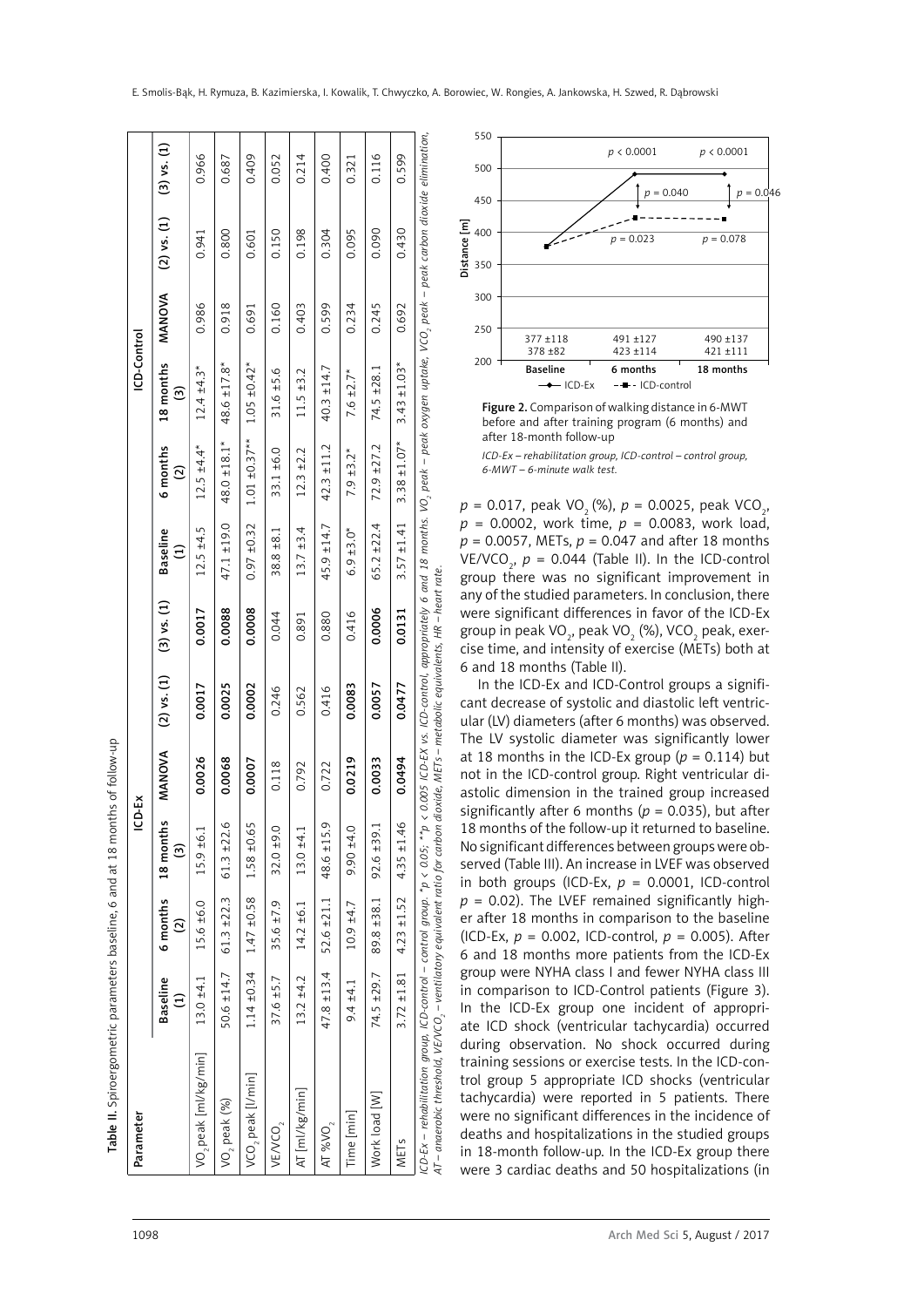



22 persons, 52.4%). In the ICD-control group there were 6 deaths, including 5 cardiac deaths, and 35 hospitalizations (in 19 patients, 43.2%) during fol low-up. Medical therapy was optimal and no major changes had been made during follow-up. Also no differences were detected between groups (NS).

# Discussion

The belief that a "rest and keep in bed" lifestyle is mandatory in the treatment of systolic heart failure is no longer valid. Existing reports and clinical experience suggest that individual ly tailored programs of physical rehabilitation in patients with SHF improve the functioning of patients by affecting the central and peripheral mechanisms of cardiovascular disease. According to the current guidelines of the European Society of Cardiology, regular aerobic exercise to improve exercise capacity and tolerance (class I/A) and to reduce the risk of re-hospitalization (class I/A) is recommended in all patients with heart failure, in cluding SHF [1]. Evaluation of the safety and effec tiveness of physical training and the development of kinesiotherapeutic techniques in patients with SHF require further studies. The SHF patients' care should be comprehensive and consist of optimal medical therapy, individually tailored training pro grams, psychological care and counseling with the recommendations of healthy lifestyle and secondary prevention. Patients with SHF and ICD may also have problems with the implanted devic es. Episodes of arrhythmia and ICD interventions along with fear of their recurrence lead to avoid ance of physical activity and psychological prob lems. It is therefore important to persuade the patient to perform supervised, secure and regular physical activity. Exercise may not only improve physical performance but also reduce the level of anxiety and depression and support the feeling of well being. The results of controlled studies in var ious aspects of physical training in patients with SHF have confirmed the benefits of these forms of

| Parameter                                                                                                                                                                                                                                                                                                                                                             |                 |                 | ICD-EX         |        |                      |                 |                                  |                                | ICD-Control    |        |                      |                      |
|-----------------------------------------------------------------------------------------------------------------------------------------------------------------------------------------------------------------------------------------------------------------------------------------------------------------------------------------------------------------------|-----------------|-----------------|----------------|--------|----------------------|-----------------|----------------------------------|--------------------------------|----------------|--------|----------------------|----------------------|
|                                                                                                                                                                                                                                                                                                                                                                       | <b>Baseline</b> | 6 months<br>ତ୍ର | 18 months<br>ම | MANOVA | $(1)$ vs. $(2)$<br>۹ | $(1)$ vs. $(3)$ | <b>Baseline</b><br>$\widehat{z}$ | 6 months<br>$\widehat{\alpha}$ | 18 months<br>ම | MANOVA | $(1)$ vs. $(2)$<br>۹ | $(1)$ vs. $(3)$<br>۵ |
| [mm]<br>[mm]                                                                                                                                                                                                                                                                                                                                                          | 94.6 ±9.6       | $61.6 \pm 7.0$  | $61.1 + 10.1$  | 0.114  | 0.040                | 0.067           | 64.8 ±7.0                        | $61.6 + 6.0$                   | $62.8 + 6.8$   | 0.060  | 0.023                | 0.230                |
| [mm] QSV                                                                                                                                                                                                                                                                                                                                                              | 49.5 ±11.0      | $42.0 \pm 8.0$  | 43.4 ±10.0     | 0.005  | 0.001                | 0.011           | $50.6 \pm 8.2$                   | 43.9 ±6.7                      | 45.5 ±9.5      | 0.006  | 0.002                | 0.062                |
| [mm]<br>USD                                                                                                                                                                                                                                                                                                                                                           | $11.5 \pm 2.4$  | $11.0 \pm 2.1$  | $12.2 \pm 4.8$ | 0.183  | 0.203                | 0.481           | $11.3 \pm 1.9$                   | $12.0 \pm 1.9$                 | $12.0 + 3.9$   | 0.265  | 0.100                | 0.455                |
| RVDD [mm]                                                                                                                                                                                                                                                                                                                                                             | $29.0 + 4.9$    | $31.9 + 4.9$    | $31.9 + 5.8$   | 0.054  | 0.035                | 0.075           | 30.0 ±6.6                        | $31.8 + 6.1$                   | $31.7 + 6.2$   | 0.158  | 0.089                | 0.202                |
| $LA$ [mm]                                                                                                                                                                                                                                                                                                                                                             | 46.6 ±5.8       | $45.9 \pm 7.2$  | $45.7 \pm 7.2$ | 0.764  | 0.613                | 0.508           | 47.0 ±7.0                        | 44.2 ±6.1                      | 44.9 ±7.1      | 0.113  | 0.042                | 0.180                |
| Aorta [mm]                                                                                                                                                                                                                                                                                                                                                            | $35.7 \pm 5.9$  | 35.6 ±4.5       | $36.3 + 5.3$   | 0.502  | 0.885                | 0.447           | 34.0 ±4.5                        | $36.5 + 4.4$                   | $35.2 + 4.1$   | 0.012  | 0.003                | 0.127                |
| EF (%)                                                                                                                                                                                                                                                                                                                                                                | $25.07 + 5.4$   | $31.4 + 9.2$    | 30.9 ±8.9      | 0.001  | 0.001                | 0.002           | $25.1 + 8.3$                     | $29.2 \pm 7.7$                 | $30.1 + 9.1$   | 0.017  | 0.012                | 0.005                |
| iCD-Ex – rehabilitation group, ICD-control – control group, LVDD – left ventricular end-diastion, LVSD – left ventricular end-systolic dimension, IVSD – inter-ventricular septal dimension, RVDD – right ventricular end-<br>diastolic dimension, LA – left atrial end-systolic diameter, aorta – ascending aorta diameter, EF – left ventricular ejection fraction. |                 |                 |                |        |                      |                 |                                  |                                |                |        |                      |                      |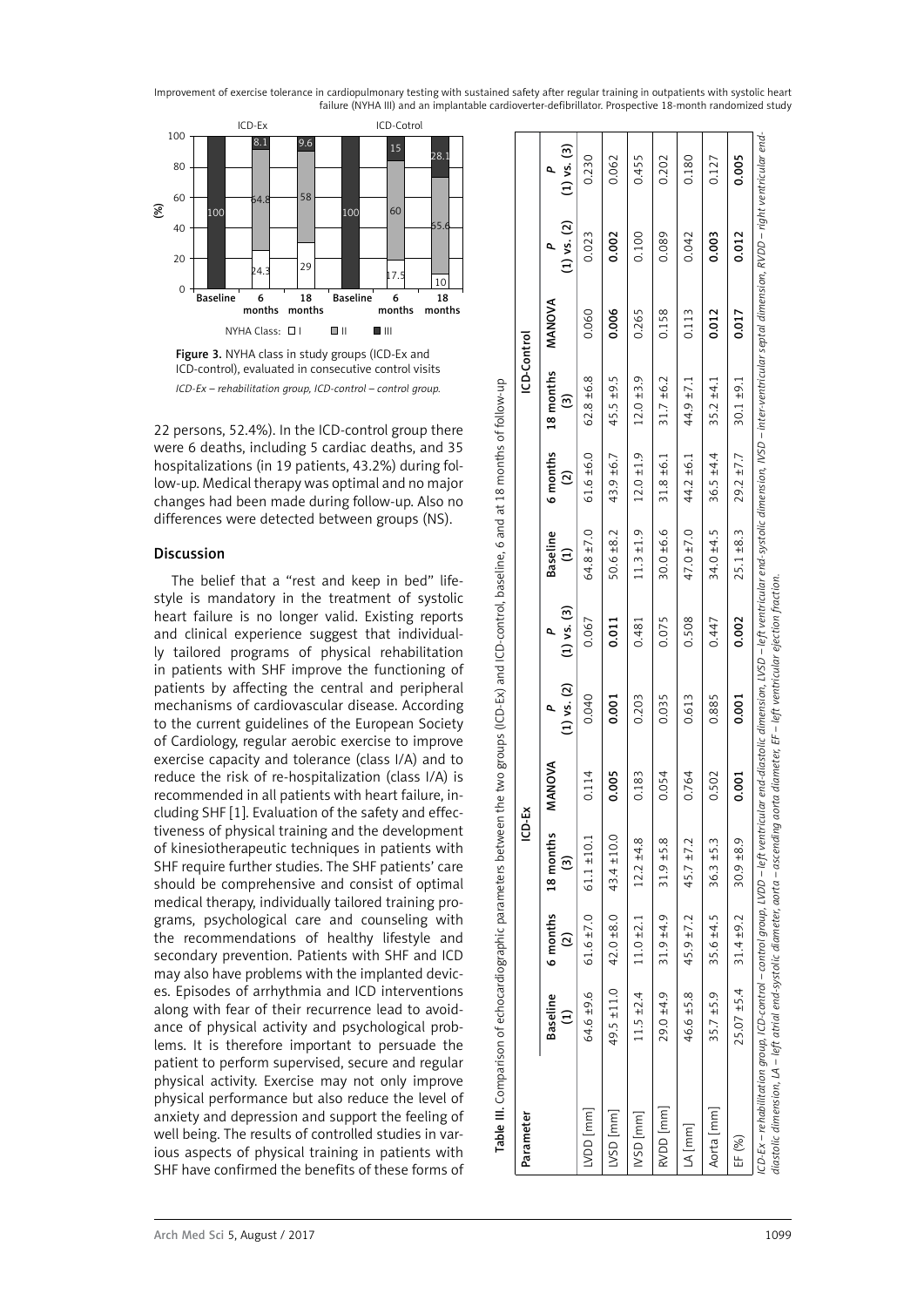therapy. In these studies overall efficiency, neurohormonal biomarker concentrations, and central and peripheral hemodynamic changes were analyzed [5–8]. A meta-analysis of 81 studies in SHF patients (LVEF < 40%) subjected to physical training (cycloergometers and marches) showed the safety of rehabilitation and significant improvement in physical endurance, measured with oxygen uptake, anaerobic threshold and the 6-MWT distance. Smaller benefits were observed in resistance training [9]. In patients who performed regular training, significant improvement in the peak excretion of carbon dioxide (VCO $_{\rm _2}$  peak), duration of exercise and achieved load was observed [6, 9–11]. A few studies confirmed the beneficial effect of exercise to increase oxygen uptake and maximum load and also safety of training (low risk of arrhythmias and ICD interventions) in patients with SHF and a relatively short follow-up [8–15]. But only a few included patients with ICD. In the current study, the results of 6 months of endurance training (interval training) and general conditioning exercises with elements of resistance showed a mean 15% improvement in exercise capacity and peak oxygen uptake compared to the control group. Patients in the ICD-Ex group also achieved a significant improvement in the elimination of carbon dioxide during exercise, time of the exercise and the gained load. In the ICD-control group these parameters deteriorated or remained at the baseline level. The present results also showed a significant increase in the walking distance in the 6-MWT in the ICD-Ex group compared to the ICD-control. The parameters of CPX testing and the results of the 6-MWT confirmed that ICD-Ex patients followed the instructions and training regime for a longer time. After 18 months some parameters in the ICD-Ex group remained at the same significantly higher levels as after 6 months, whereas in the ICD-control group these parameters had not changed. Significant differences in favor of the training group were observed in VO $_{_2}$  peak, peak VO $_{_2}$ (%), VCO $_{_2}$ peak, exercise duration and the value of METs between the groups. An improvement in NYHA class occurred in both groups, but it was larger in the ICD-Ex group. The good clinical performance of ICD-control group patients may be due not only to regular, comprehensive medical care but also to following healthy lifestyle guidelines received during the hospital stay. Significant reduction of systolic and diastolic LV dimensions and LVEF increase were observed in both study groups after completion of training, partly due to optimal medical therapy and good compliance. This is consistent with the results presented by other authors. Hambrecht *et al.* observed an increase in LVEF from 30% to 35% and a decrease in LV dimensions in patients with SHF after 6 months of training. The control group achieved an improvement only in LVEF [2, 7]. On the other hand, ICD presence always implies more strict and careful therapy control, including more frequent outpatient visits, optimization of medical therapy and possibilities of introducing telemonitoring solutions. It was also proved that resistance training improves LVEF and fractional shortening [16, 17]. Palevo *et al.* observed a significant increase in LVEF from 32% to 37% after 8 weeks of isotonic training [17]. It was confirmed by other authors [18]. The results of the randomized controlled trial HF-ACTION in 2331 outpatients with SHF showed significant improvement in health status after training compared with usual care which persisted over time. Exercise training resulted in nonsignificant reductions in the primary end point of all-cause mortality or hospitalization and in key secondary clinical end points. After adjustment for highly prognostic predictors of the primary end point modest significant reductions for both all-cause mortality or hospitalization and cardiovascular mortality or heart failure hospitalization were observed, but patients with ICD were not treated as a prospectively evaluated endpoint group [19, 20]. In the retrospective analysis of 1053 patients with an ICD there was no evidence of increased ICD shocks, and they trained to a similar degree as patients without ICDs. The exercise training appeared to be safe, but the study was characterized by a high dropout rate [21]. The complexity of clinical problems, including severe SHF (NYHA class III), implanted ICD, repeated cardiopulmonary testing and 6-MWT, along with a long follow-up, account for the novelty of the present study. Medical therapy was optimal, no differences were detected between groups, and no major changes were made during follow-up. On the other hand, the percentage of hospitalizations was similar (NS). This indicates the complexity of heart failure and the lack of impact of exercise on clinical outcome assessment, including hospitalizations.

The results of this study confirm the results of other authors, but go further and confirm maintenance of positive effects of training, such as improving the overall physical fitness and training safety regarding the implanted ICD. The current data support widespread implementation of physical activity in patients with SHF. Proper application of these recommendations may extend patients' life in better psycho-physical comfort. Therefore, physiotherapy should be considered as an important part of the treatment strategy in patients with SHF and implanted devices.

In conclusion, an individual, 6-month training program, properly controlled in patients with systolic heart failure and an implanted ICD, was safe and